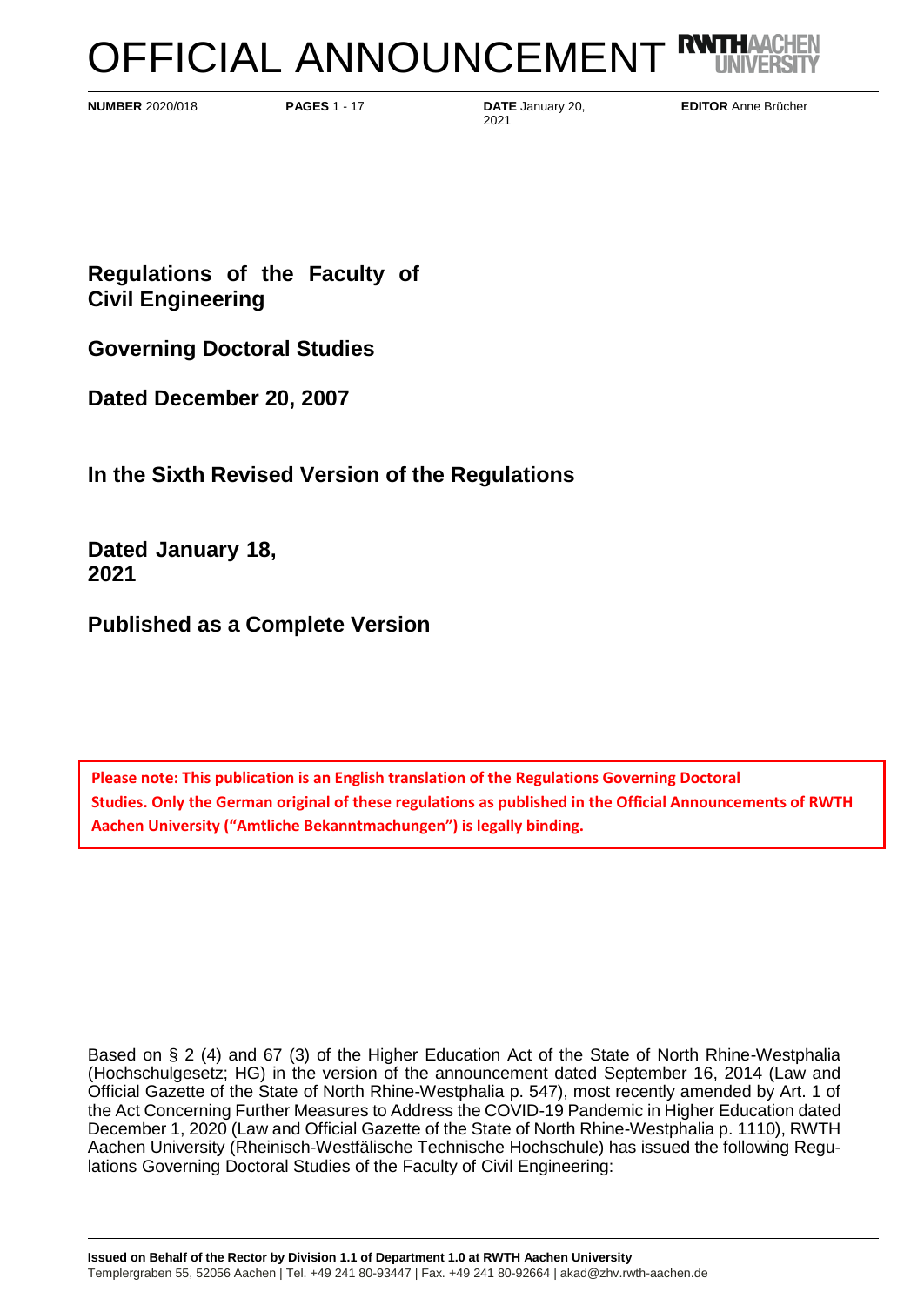# **Contents**

## **I General**

- § 1 Right to Award Doctorates
- § 2 Doctoral Committee
- § 3 Doctoral Commission
- § 4 Reviewers
- § 5 Dissertation
- § 6 Grading of the Doctoral Examination
- § 7 Doctoral Degree Requirements

# **II Admission to Doctoral Studies**

- § 8 **General Admission Requirements**
- § 9 Admission to Doctoral Studies Based on a Degree Awarded by an International University
- § 10 Application for Assessment of the Admission Requirements
- § 10a Data Collection, Processing, and Transfer
- § 11 Center for Doctoral Studies

# **III Doctoral Examination Process**

- § 12 Application for Admission to the Doctoral Examination
- § 13 Initiation of the Doctoral Examination Process
- § 14 Examination of the Dissertation
- § 15 Revision of the Dissertation
- § 16 Oral Examination
- § 17 Publication of the Dissertation
- § 18 Joint Doctorate
- § 19 Doctoral Certificate
- § 20 Honorary Doctorate and Renewal of the Doctoral Certificate
- § 21 Revocation of the Doctoral Degree
- § 22 Viewing of Examination Records
- § 23 Entry Into Force and Transitional Provisions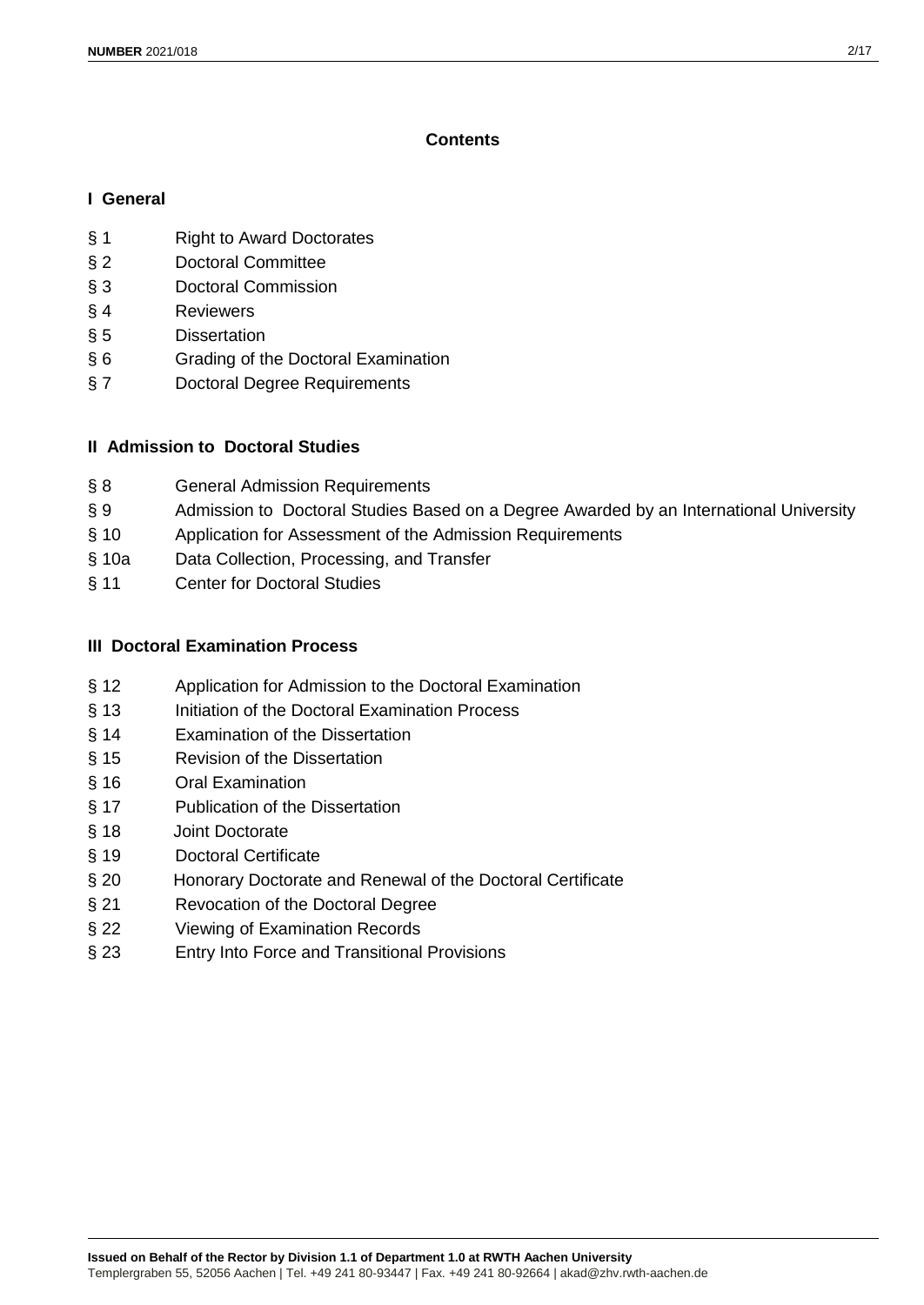# **I General**

#### **§ 1 Right to Award Doctorates**

- (1) The Faculty of Civil Engineering of RWTH Aachen University has the right to award doctorates.
- (2) The doctorate establishes the candidate's ability to undertake independent academic work that exceeds the general objective of the degree program. The ability is determined based on a thesis (dissertation) of high quality demonstrating an advancement of the state of scientific knowledge and an oral examination (defense). The doctoral degree is awarded upon successful completion of the doctoral program.
- (3) The Faculty of Civil Engineering awards the degree of Doktorin/Doktor der Ingenieurwissenschaften (Dr.-Ing.) [Doctor of Engineering Sciences] and Doktorin/Doktor der Naturwissenschaften (Dr. rer. nat.) [Doctor of Natural Sciences].

#### **§ 2 Doctoral Committee**

- (1) The Faculty forms a doctoral committee. The doctoral committee is comprised of four members of the group of professors, two members from the group of researchers, and one member from the group of students. One member from the group of employees in technology and administration is an advisory member of the doctoral committee with no voting rights but with the right to speak and submit requests. A deputy will be nominated for each member of the doctoral committee. The members from the group of professors and from the group of researchers shall be appointed for a period of two years; the student members shall be appointed for one year. Reelection to the Board is possible. The chairperson of the doctoral committee is the dean. In the absence of the dean, the committee shall be chaired by the vice dean.
- (2) The doctoral committee shall perform the following tasks:
	- 1. determining the doctoral requirements in accordance with § 8 through 9,
	- 2. accepting the doctoral candidates in accordance with § 10,
	- 3. accepting individual cooperation contracts in accordance with § 18 for doctoral examination processes, supervised jointly with an international university (partner university) in accordance with the principles of § 8-10,
	- 4. appointing reviewers (determining the scientific qualification at habilitation level in accordance with § 36 (1) No. 4 HG for instructors at a university of applied sciences within the scope of a partnership with RWTH Aachen University), forming the doctoral commission,
	- 5. initiating or not initiating the doctoral examination process in accordance with § 13,
	- 6. deciding on special cases during doctoral examination processes (e.g. absence of a reviewer or a member of the doctoral commission) and appeals against decisions made by the doctoral commission.

The doctoral committee may delegate the ongoing affairs to its chair; this does not apply to decisions in appeal proceedings.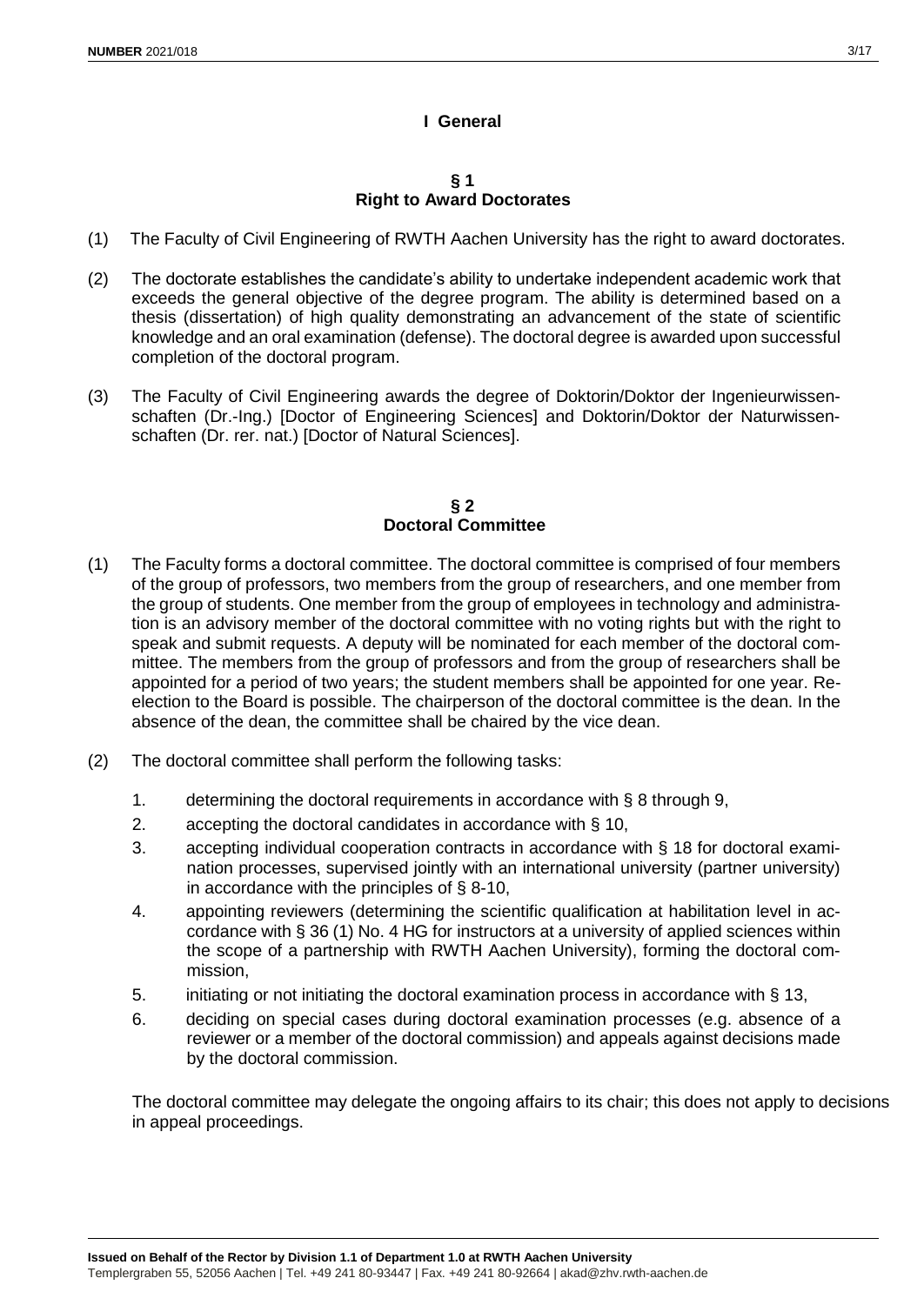- (3) The doctoral committee meetings are not public. Its members are sworn to secrecy.
- (4) The doctoral committee has a quorum when the chairperson or their deputy and two other professors with voting rights or their deputies and at least two other members with voting rights or their deputies are present. The doctoral committee makes decisions with a simple majority. In the event of a tie, the chairperson's vote shall decide the matter. A record shall be kept of the doctoral committee meetings.
- (5) The chair of the doctoral committee shall inform the candidate about any decisions relating to them by a written notification that includes information on legal remedies.

**§ 3 Doctoral Commission**

- (1) A doctoral commission is formed to carry out the doctoral examination process. It includes the reviewers and other members, totaling a minimum of three and a maximum of nine people in accordance with Paragraphs 2 through 4.
- (2) The doctoral committee appoints the other members. These members are to be selected in such a way that the examiners of the selected examination subjects are part of the doctoral commission. They should be university instructors in accordance with § 35 HG, professors relieved of teaching duties or retired, adjunct professors, honorary professors or private lecturers from the Faculty of Civil Engineering. For interdisciplinary dissertations, at least one representative of another faculty or university must be included as a member for the topic that is not covered by the Faculty of Civil Engineering.
- (3) In accordance with § 35 HG of the Faculty of Civil Engineering, every university instructor can be nominated as a member of the doctoral commission by the doctoral committee at their request. This request must be submitted no later than the appeal deadline in accordance with § 14 (2). If the doctoral committee rejects the nomination, the candidate may call in the Faculty Council. The final members of the doctoral commission must be appointed before the decision on the acceptance of the dissertation is made.
- (4) The doctoral committee shall appoint the chairperson of the doctoral commission. This individual may not be the reviewer.
- (5) All members of the doctoral commission shall have voting rights. The doctoral commission makes decisions with a simple majority. In the event of a tie, the chairperson's vote shall decide the matter.
- (6) If members appointed to the doctoral commission are not able to carry out the doctoral examination process (e.g. due to illness), the doctoral committee shall select a replacement member.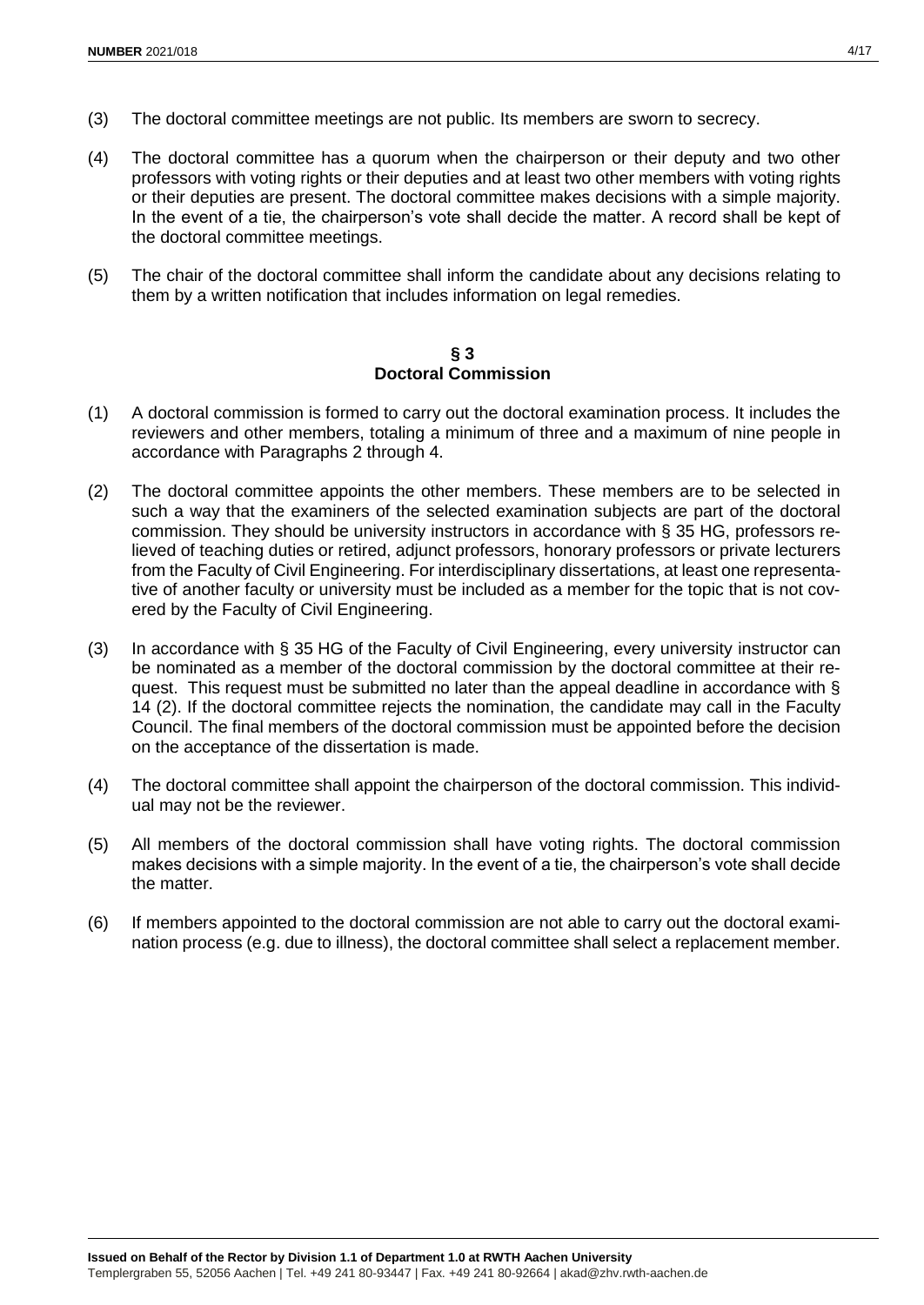## **§ 4 Reviewers**

- (1) The doctoral committee shall appoint at least two reviewers for the examination of the dissertation, usually from the group of university instructors in accordance with § 35 HG, professors relieved of teaching duties or retired, adjunct professors, honorary professors or private lecturers (Privatdozenten) of RWTH Aachen University; private lecturers may only be appointed as reviewers if two years have passed since their habilitation. Junior professors may usually only be appointed as reviewers if they have completed their probationary period of three years.
- (2) If the dissertation has been supervised in accordance with  $\S 5$  (5), the supervisor must be one of the reviewers.
- (3) At least one of the reviewers must be a university instructor according to  $\S$  35 HG of the Faculty of Civil Engineering.
- (4) Reviewers can also be university instructors, adjunct professors, honorary professors, or private lecturers (Privatdozenten) employed at another German or international university or research institution.
- (5) If the content of the presented dissertation also includes a discipline pertaining to another faculty, one or several university instructors according to § 35 HG, adjunct professors, private lecturers (Privatdozenten), or honorary professors from this faculty can be appointed as reviewers by the doctoral committee.
- (6) Within the scope of a partnership with RWTH Aachen University, instructors of a university of applied sciences can also be appointed as a reviewer. In accordance with § 36 (1) No. 4 HG the reviewer must have completed a habilitation (postdoctoral teaching qualification) or an equivalent scientific qualification. The doctoral committee shall determine whether the requirement has been met. As part of this joint supervision, the scope and content of studies considered suitable preparation for the doctorate are to be determined for the doctoral candidate together with the supervisor of the university of applied sciences, in accordance with § 67 (4) Sentence 1 No. 2 HG.

## **§ 5 Dissertation**

(1) The candidate is required to submit an academic thesis (dissertation) that they have written independently in German or English. Upon request, the doctoral committee may also permit a dissertation to be written in another language. In this case, the doctoral committee may request a certified translation of the binding text. The doctoral committee shall decide on whether to admit a dissertation written in a foreign language as part of assessing the doctoral application in accordance with § 12. After the oral examination has been passed, the doctoral committee shall decide whether a dissertation submitted in a foreign language is to be published in this language or as a German translation.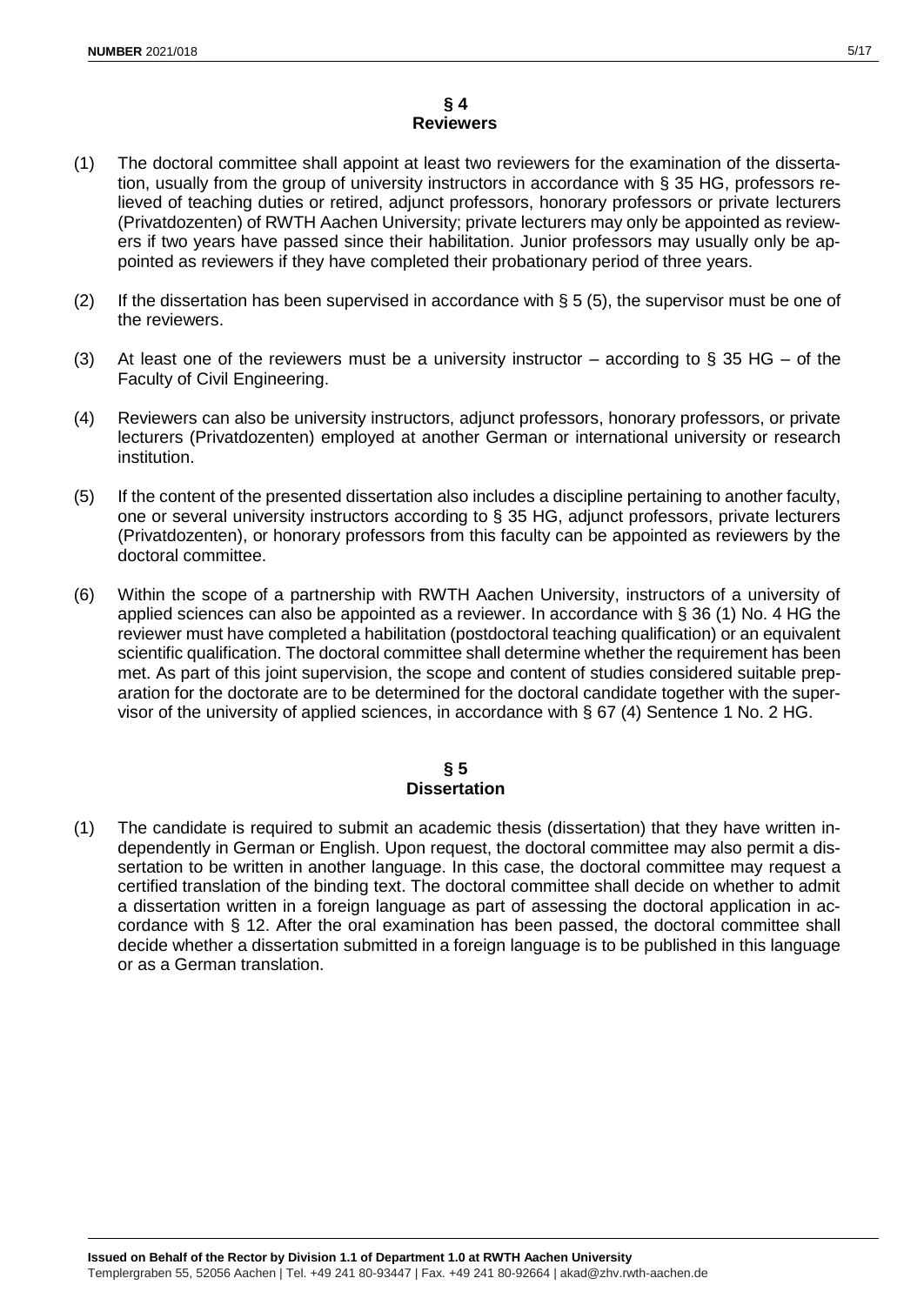- (2) A substantial part of the dissertation must relate to the scientific fields of the faculty where the doctoral application has been submitted.
- (3) At least three current scientific papers that have appeared in internationally renowned peer-reviewed journals whose quality is assured (listed in the Web of Science database) can be submitted as a dissertation if the results of these papers comply with the overall requirements for dissertations, the publication dates are not too far apart, and the results are inherently related to science.
	- 1) As a rule, at least two of the three scientific papers must be written in English.
	- 2) The scientific papers must be printed out and arranged behind the general introduction similar in form to a monograph.
	- 3) In addition to the general introduction, a summary must also be included in the printed work.

The submitted papers must be prefaced with a general introduction on the state of the relevant research, the research questions pursued, the main results, and the reception of the research contribution by the scientific community.

The candidate should be the sole author of all scientific papers; the supervisor of the dissertation does not count as a contributing author. If the candidate is not the sole author, the exact contribution of the applicant is to be described in the introduction so that the ability to perform independent scientific work can be confirmed.

- (4) Work submitted for previous examinations may not be used for the dissertation. Publications related to the dissertation topic are to be agreed upon with the supervisor.
- (5) The dissertation must have been produced under academic guidance from a university instructor, a professor relieved of teaching duties or retired, an adjunct professor, an honorary professor, or a private lecturer (Privatdozent) from RWTH University. They are required to ensure appropriate academic supervision during the doctoral examination process. The willingness to accept this responsibility is usually confirmed by entering into a supervision agreement according to the valid version of the RWTH Aachen University template.

## **§ 6 Grading of the Doctoral Examination**

- (1) If the dissertation is rejected or if the candidate fails the repeat oral examination  $(\S 16 (8))$ , the dean shall inform the candidate that they have not passed the doctoral examination and will state the reasons for this.
- (2) If the doctoral examination is not passed, the dissertation cannot be presented again for the purposes of a doctorate, including to another faculty
- (3) The candidate shall only be given one final attempt at the same or another faculty and no earlier than one year after the rejection has been announced. A new dissertation is to be presented.
- (4) Copies of the dissertation in which objections or other comments have been included and, at the very least, one copy shall remain with the Faculty.
- (5) If the candidate passes the oral examination, they pass the doctoral examination.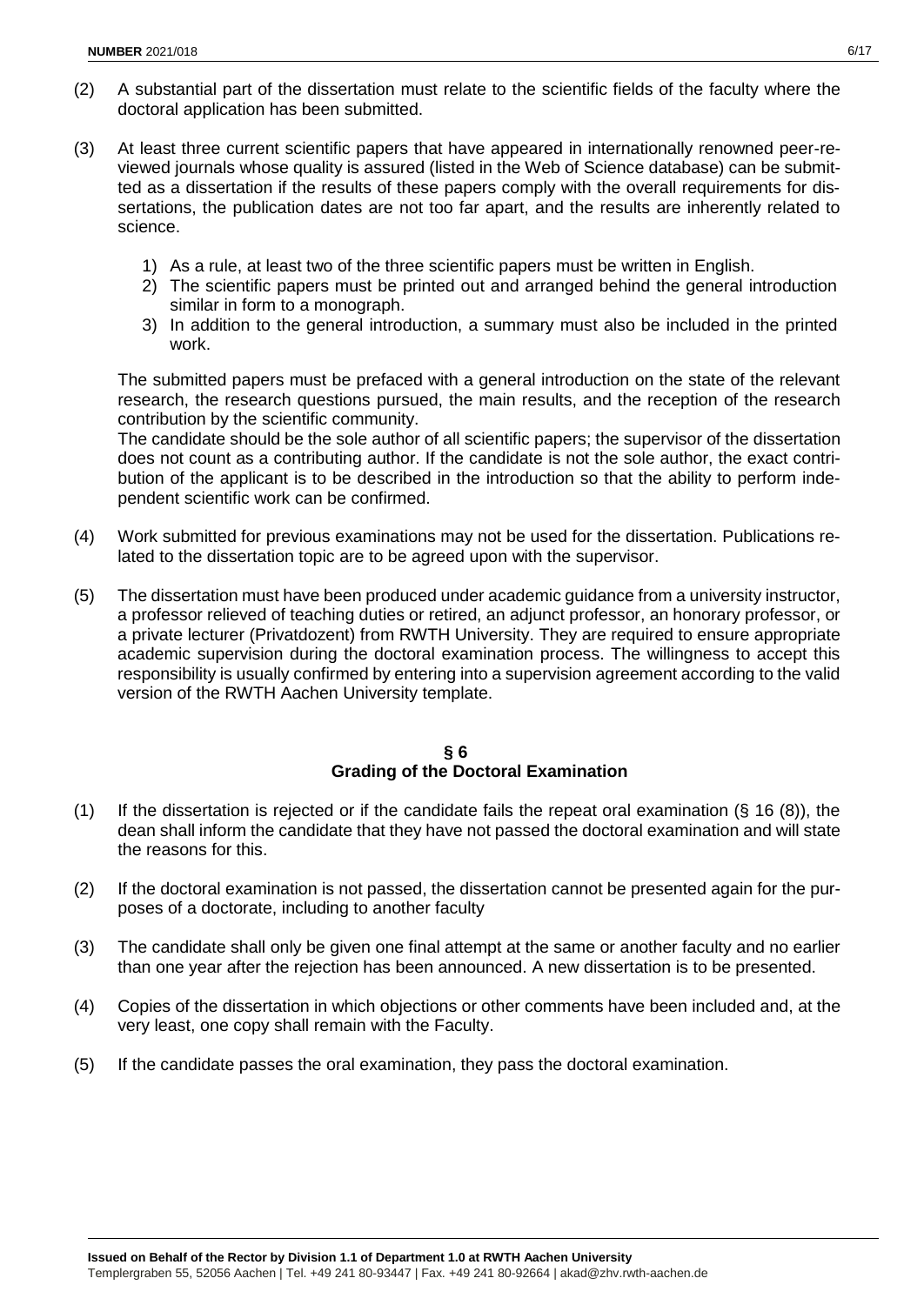(6) The doctoral commission shall determine an overall grade of the doctoral examination as

| "with distinction" | (summa cum laude), |
|--------------------|--------------------|
| "very good"        | (magna cum laude), |
| "good"             | (cum laude) or     |
| "sufficient"       | $(rite)$ .         |

Instead of an overall grade, separate grades can be given for the dissertation and the oral examination.

(7) The candidate must be informed of the result verbally immediately after the oral examination and in writing within 14 days. The evaluation of the dissertation and the oral examination is to be completed no later than six months following the presentation of the dissertation.

## **§ 7 Doctoral Degree Requirements**

Doctoral degree requirements within the meaning of these regulations are:

- a. the dissertation,
- b. the oral examination (defense),
- c. the publication of the dissertation.

Once these doctoral degree requirements have been met, the doctorate can be declared completed by issuing a doctoral certificate.

## **II Admission to Doctoral Studies**

#### **§ 8 General Admission Requirements**

- (1) The doctoral examination process can commence if the candidate has obtained
	- a) a degree after relevant university studies with a standard study period of at least eight semesters for which a degree other than "Bachelor" is awarded, or
	- b) a degree after relevant university studies with a standard study period of at least six semesters and subsequent adequate courses in the doctoral subjects that prepare the candidates for the doctorate, or
	- c) a Master's degree within the meaning of  $\S 61$  (2) Sentence 2 HG,

and can demonstrate their suitability to undertake the independent scientific work necessary for a doctorate through their academic work and achievements.

(2) The scope of courses and related assessment criteria considered suitable preparation for the doctorate according to Paragraph 1 Sentence 1 b), including the number and type of certificates required, as well as the academic work and achievements demonstrating the candidate's suitability to undertake the scientific work necessary for a doctorate, is determined by the doctoral committee after consultation with the candidate.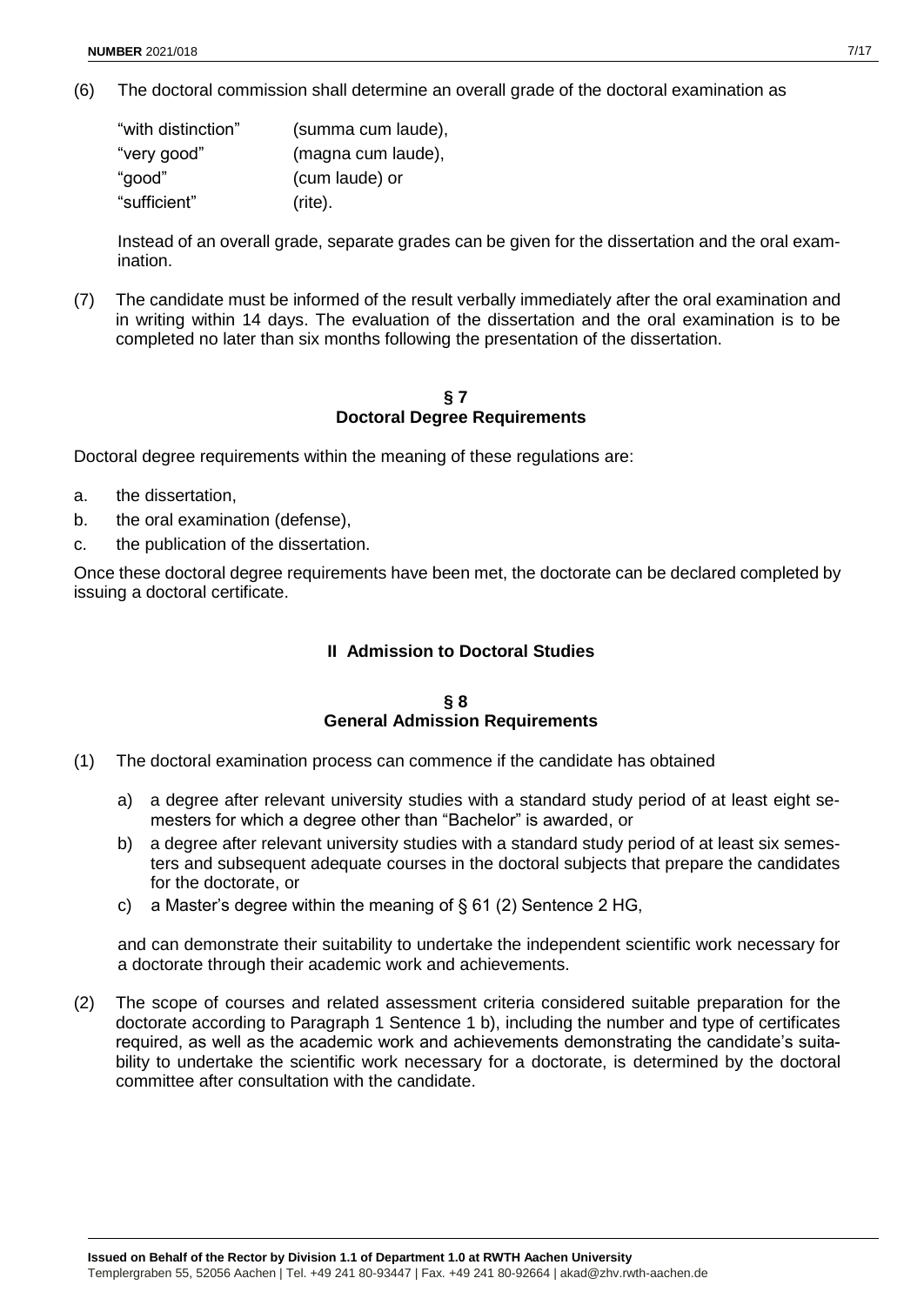- (3) The prerequisite for the doctorate in engineering (Dr.-Ing.) is a Diplom degree in engineering [Diplom-Ingenieur] or a completed Master's degree within the meaning of § 61 (2) Sentence 2 HG in an engineering subject, which was preceded by a Bachelor's degree within the meaning of § 61 (2) Sentence 1 HG in an engineering subject. Holders of another engineering or mathematical/scientific Diplom or Master's degree within the meaning of § 61 (2) Sentence 2 HG can be admitted to the doctoral program to obtain the Dr.-Ing. title if the Faculty determines before the procedure is initiated that the dissertation is relevant to the engineering sciences and the applicant has sufficient knowledge of engineering. The doctoral committee is entitled to check that the candidate has the required knowledge before initiating the doctoral examination process.
- (4) The prerequisite for the doctorate in science (Dr.rer.nat.) is a Diplom degree in mathematics, computer science, physics, chemistry, biology, geology, mineralogy, or a different equivalent science Diplom degree, a completed Master's degree within the meaning of § 61 (2) Sentence 2 HG in a science subject, or evidence of passing the first state exam for teacher training for upper secondary education or a comparable teacher training examination in mathematics or a natural science subject. Holders of a Diplom degree in engineering or holders of another engineering Diplom degree can be admitted to the doctoral program to obtain the Dr.rer.nat. title if the doctoral committee determines before the procedure is initiated that the dissertation is relevant to a mathematical or natural sciences field and that the candidate has sufficient knowledge of mathematics or natural science. The doctoral committee is entitled to check that the candidate has the required knowledge before initiating the doctoral examination process.
- (5) If a candidate shows exceptional scientific achievements, the doctoral committee may admit the candidate to the doctoral examination process at the request of three university instructors of the Faculty Civil Engineering for with a majority of two thirds of its members in accordance with the provisions of § 49 (11) HG.

## **§ 9 Admission to the Doctoral Program Based on a Degree Awarded by an International University**

A general requirement for admission to the doctoral program within the meaning of  $\S 8$  (1a) is a professional qualification or another final examination to complete a relevant scientific course with a standard period of study of at least eight semesters including an academic final thesis integrated into the course awarded by a university outside Germany if the degree

1. is to be considered equivalent to corresponding degrees that are awarded at German universities based on intergovernmental agreements,

- 2. is to be considered a general requirement for admission to doctoral studies based on evaluations of the Central Office for Foreign Education at the Standing Conference of the Ministers of Education (ständige Konferenz der Kultusminister) of the federal states or the German Rectors' Conference (Hochschulrektorenkonferenz),
- 3. is to be considered equivalent to a relevant degree that can be awarded at RWTH Aachen University based on agreements with partner universities outside of Germany by RWTH Aachen University.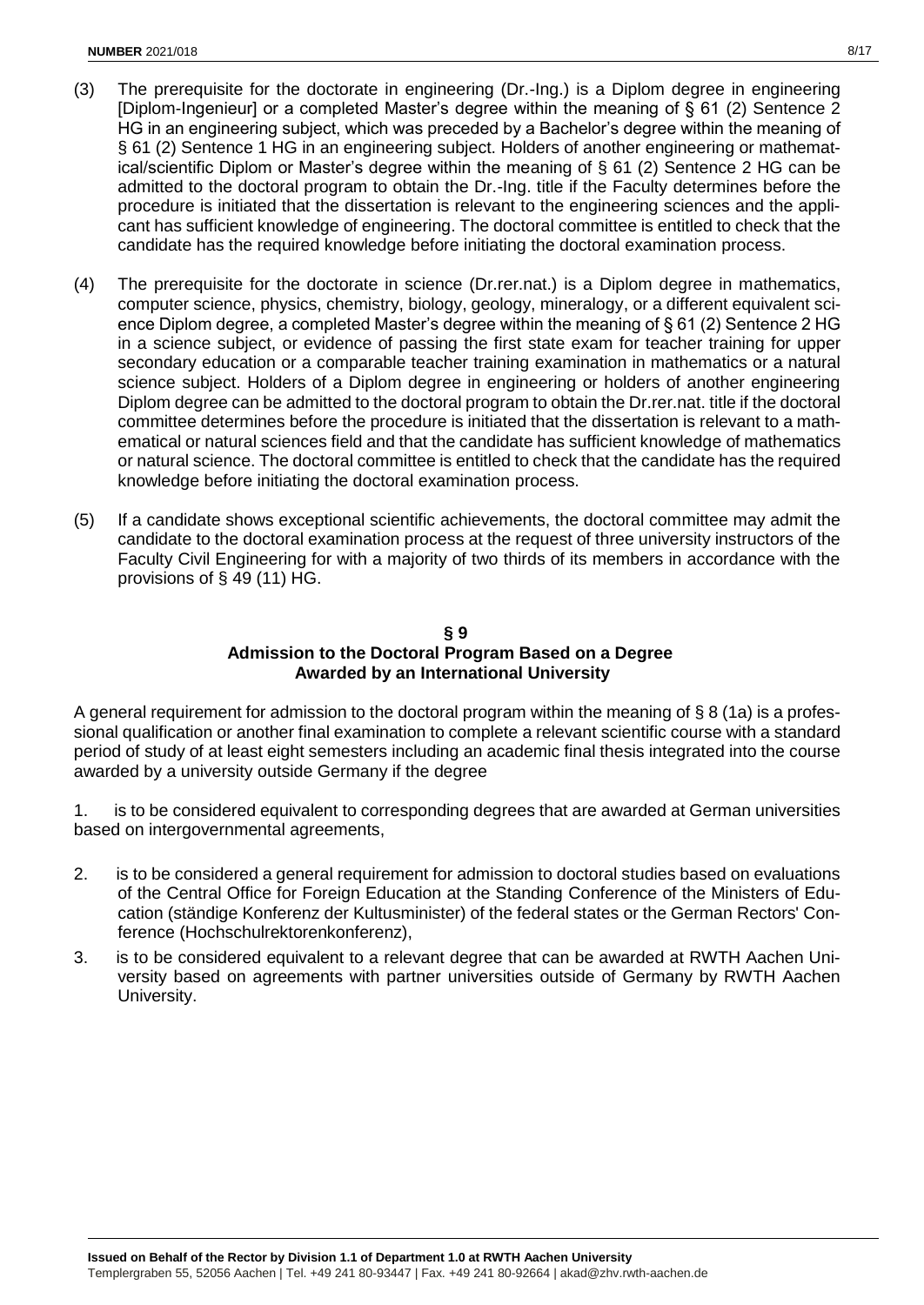Within the scope of admission to the doctoral program based on a degree awarded by an international university, the doctoral committee may impose additional requirements that are related to the scientific field that is to be addressed in the dissertation.

#### **§ 10 Application for the Assessment of the Admission Requirements**

- (1) Every candidate who intends to undertake doctoral studies at the Faculty shall submit an application for assessment of the admission requirements. The application is not the same as the application for admission to the doctoral examination in accordance with § 12.
- (2) The application in Paragraph 1 shall be submitted in writing to the doctoral committee of the Faculty. The following must be submitted together with the application:
	- a) the intended topic of the dissertation;
	- b) the letter of intent from a university instructor of the faculty which states their willingness to supervise the candidate with the dissertation and thus enter into a supervision agreement;
	- c) evidence that the admission requirements in accordance with § 8 through 9 have been met,
	- d) overview of the scientific career; including evidence about additional completed studies or exams as well as a declaration of any past unsuccessful doctoral examination processes;
	- e) a declaration that the candidate accepts these regulations.
- (3) Certificates are to be submitted as a certified copy or as a regular copy together with the original document. Certified translations of certificates not in German are to be included on request.
- (4) The doctoral committee decides whether to accept or reject a doctoral candidate. Acceptance may be conditional on completing additional requirements or examinations in accordance with § 8 and 9. The candidate shall be notified in writing of the acceptance and, if applicable, additional requirements. They shall receive a written notification of rejection or conditional acceptance, including the reasons for this decision and information on legal remedies.

#### **§ 10a**

#### **Data Collection, Processing, and Transfer**

In accordance with  $\S$  5 of the Act on Statistics for Higher Education (Hochschulstatistikgesetz – HSchStG), universities must collect personal data about any individuals who have been admitted to doctoral studies in accordance with § 10 (3). The personal data of the doctoral candidates are automatically stored by the University and are processed by the IT Center as well as the Central University Administration in order to comply with legal requirements. The University will only transmit the data if this is necessary to comply with its legal duties or duties specified in its statutes. Data transfer to the Statistical Office of the State of North Rhine-Westphalia (IT NRW) concerns the data collection characteristics in accordance with § 3 (1), § 4, and § 5 (2) HSchStG (Higher Education Statistics Act).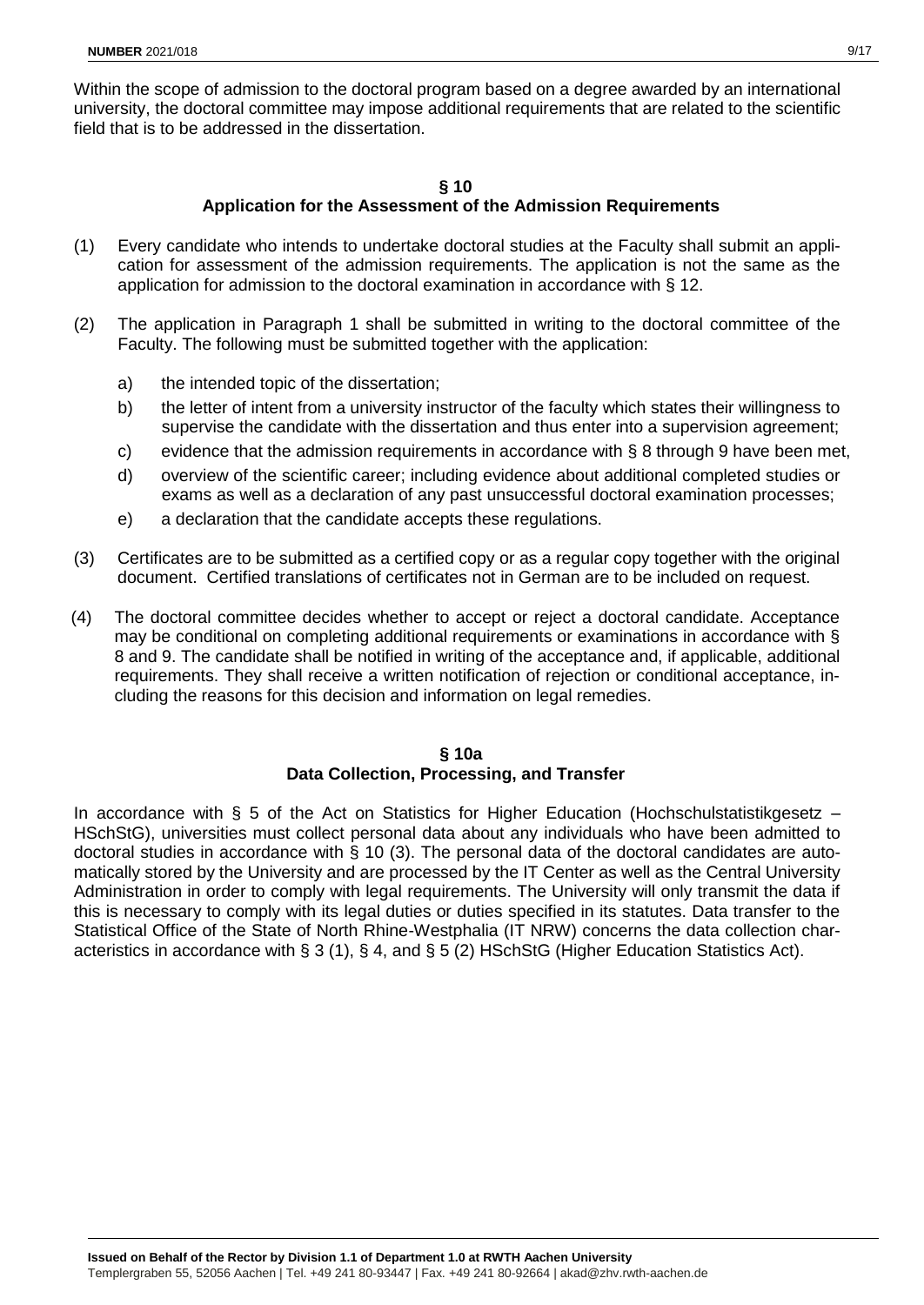- (1) In addition to the general admission requirements, every candidate should complete a doctoral program at the Center for Doctoral Studies. This is intended to encourage the candidate's scientific independence and allow them to acquire additional key academic qualifications.
- (2) In individual cases, if the candidate already has these key qualifications, the doctoral committee may approve exceptions to participating in the CDS.

# **III Doctoral Examination Process**

#### **§ 12 Application for Admission to the Doctoral Examination**

- (1) The candidate's application for admission to the doctoral examination shall be submitted in writing to the doctoral committee of the Faculty of Civil Engineering.
- (2) The application must include:
	- 1. the pursued doctoral title,
	- 2. the title of the dissertation.
- (3) The following documents are to be submitted with the application:
	- 1. a CV in tabular form presenting the candidate's career and education,
	- 2. the notification of acceptance in accordance with § 10,
	- 3. a Certificate of Good Conduct from the Federal Central Register of document type O. Presentation of the Certificate of Good Conduct is not required if the candidate works in the public or church service,
	- 4. a dissertation in the form of a word-processing text ready for printing in accordance with § 5, at least six bound copies and an electronic version,
	- 5. a specimen copy of any prior publications,
	- 6. an affidavit that the candidate has independently completed the dissertation and has indicated any means of support used in the dissertation,
	- 7. an affidavit on whether the candidate has submitted doctoral applications in the past, including the result, stating the time, the German or international university, faculty as well as the topic of the dissertation,
	- 8. a written declaration that the candidate has acknowledged and adhered to the Guidelines and Procedures for Safeguarding Good Scientific Practice at RWTH,
	- 9. a brief summary of the dissertation of 1 to 2 printed pages,
	- 10. confirmation of completion of a course on Safeguarding Good Scientific Practice at RWTH Aachen University or a corresponding course at another institution. The chairperson of the doctoral committee shall decide on whether completion of similar courses at other higher education institutions is recognized or whether any exceptions apply.
- (4) If the dissertation was produced at an institution outside RWTH Aachen University, the candidate must submit a written declaration that the publication of the dissertation does not violate any existing trade secrets.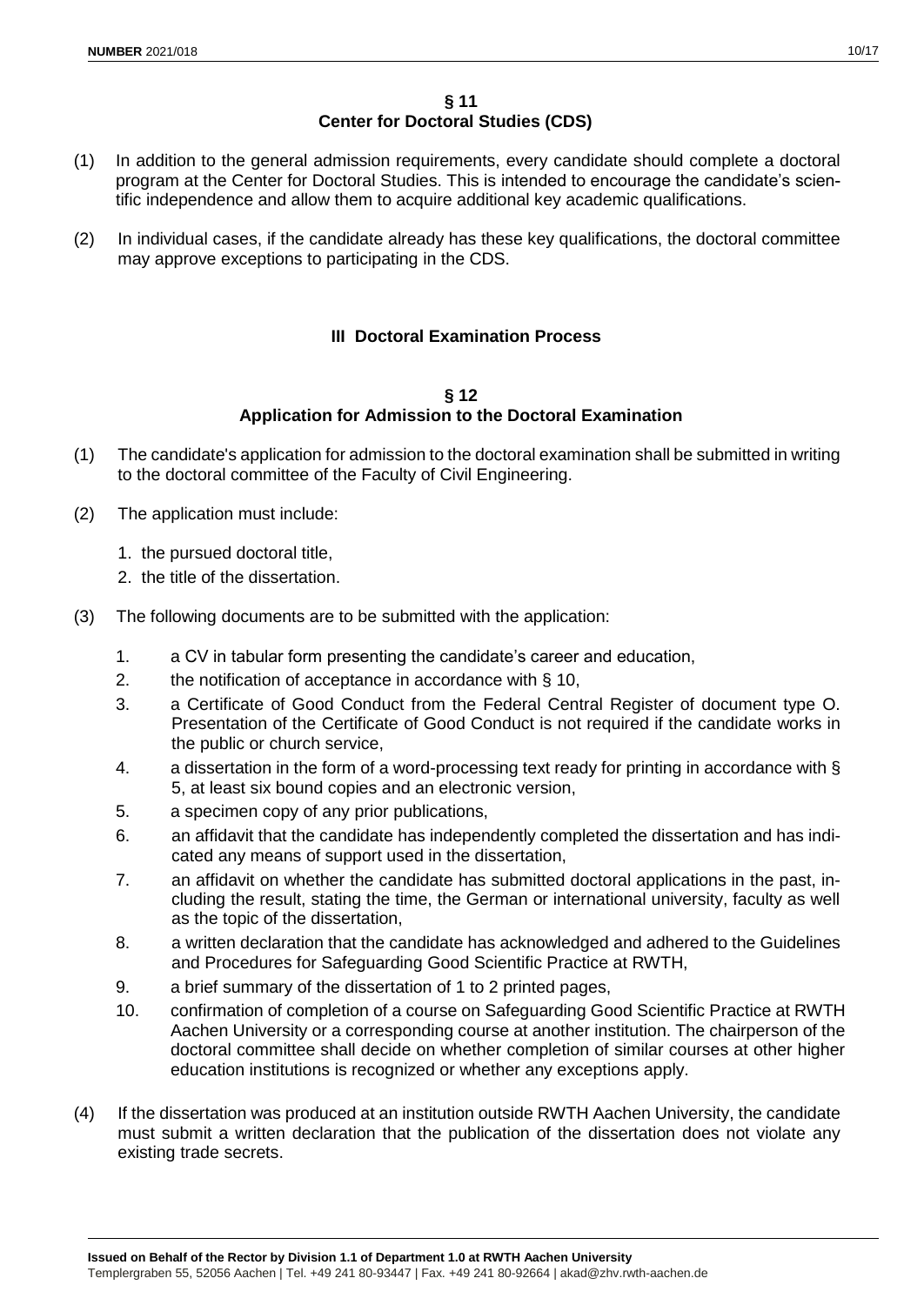- (1) The doctoral committee initiates the doctoral examination process once a written application for its initiation and the documents to be submitted in accordance with § 12 have been received in full and the reviewers have declared that they are willing to provide an expert opinion. The process shall be initiated no later than one month after receipt of the application.
- (2) The reviewers and the doctoral commission are to be appointed upon initiation. The candidate shall be notified of the initiation immediately in writing.
- (3) If the doctoral application and the submitted documents do not meet the requirements (see  $\S$  8, 9, 10, 12), the doctoral examination process shall not be initiated. If the doctoral committee rejects the initiation of the doctoral examination process, the candidate shall be informed by the doctoral committee's chairperson immediately in writing, stating the reasons for this decision along with information on legal remedies.
- (4) An application to initiate the doctoral examination process that has been submitted to the University can be withdrawn within a week of the announcement of the initiation of the doctoral examination process.

## **§ 14 Evaluation of the Dissertation**

- (1) The reviewers evaluate the dissertation and report back to the Faculty in separate written expert opinions, ideally within three months. They can request that the dissertation either be accepted, rejected, or revised, or not even considered if they deem the Faculty not to be the responsible authority. They must furthermore include the reasons justifying their recommendation. An expert opinion supporting the acceptance of the dissertation must include a recommended grade. If a reviewer is not able to prepare their expert opinion within six months, the doctoral committee may appoint another reviewer.
- (2) Once the expert opinions have been received, the dean shall present the dissertation and the expert opinions to the Faculty's instructors and the members of the Faculty Council who have a doctorate degree to allow them to make a statement or, if necessary, submit a written objection. The dissertation and expert opinions shall be available for review for a period of two weeks during the lecture period or six weeks during the lecture-free period. The objection period expires at the end of the second working day following the end of the review period.
- (3) If the reviewers unanimously recommend the acceptance of the dissertation and no objection has been made, the dean shall determine that the dissertation is accepted. If the reviewers unanimously recommend the rejection of the dissertation and no objection has been made, the dean shall determine that the dissertation is rejected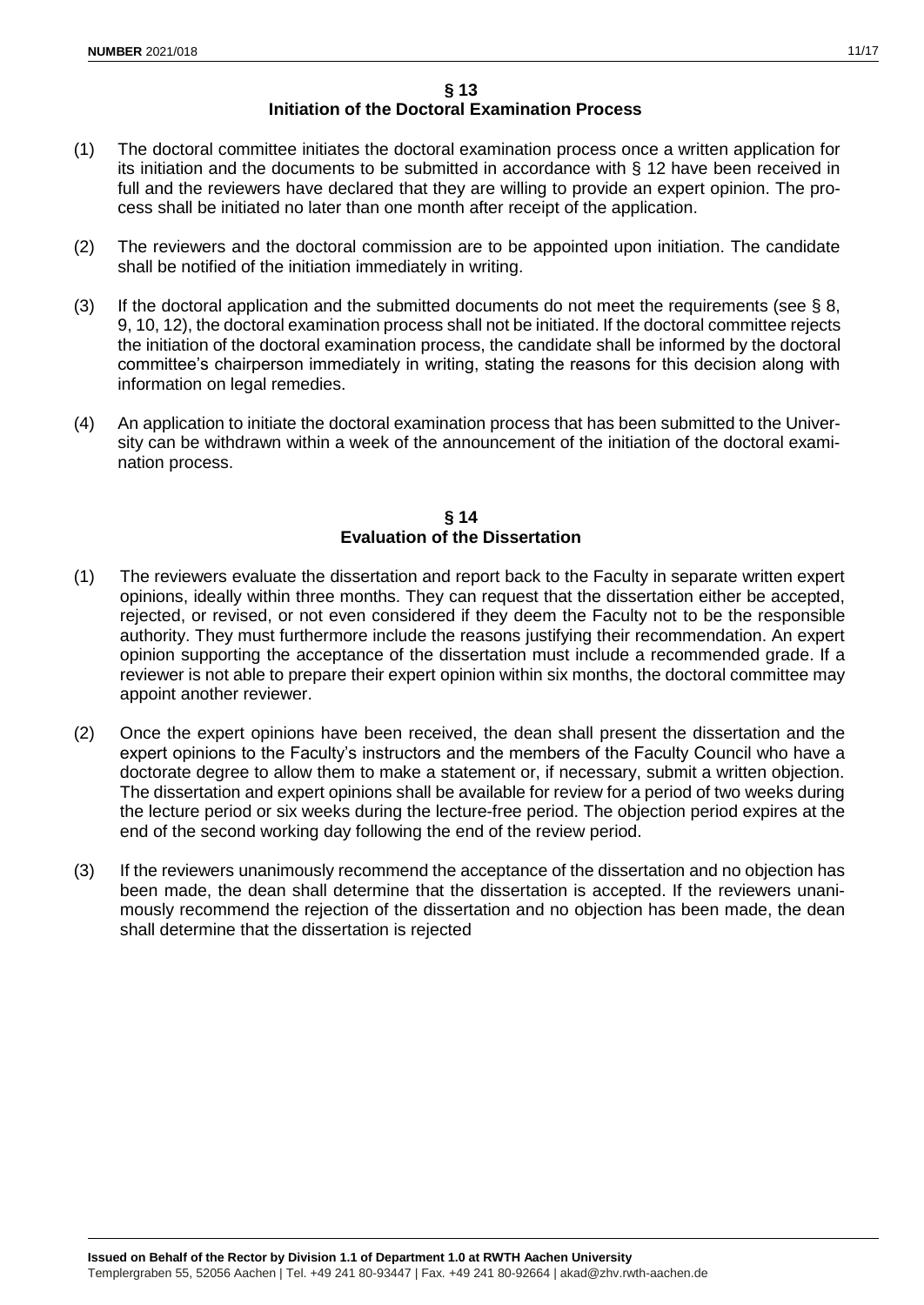- (4) If the reviewers disagree on the acceptance of the dissertation or at least one of the reviewers recommends that the dissertation be revised or not considered and an objection has been submitted within the deadline, the dean shall present the dissertation to the doctoral commission. It shall discuss the submission within a reasonable period of time. It can recommend consulting further reviewers. The doctoral commission recommends whether the dissertation is to be accepted, rejected, revised, or not to be considered. If the recommendation is made unanimously, the dean shall make the necessary determinations. Non-consideration does not mean that the dissertation has been rejected.
- (5) If a unanimous recommendation in accordance paragraphs Paragraph 4 cannot be achieved, the dean shall present the dissertation together with the expert opinions, statements, and objections to the doctoral committee. Based on the recommendations, it shall make a decision immediately on the acceptance, rejection or revision of the dissertation, or non-consideration. Dissertation acceptance requires the submission of two supporting expert opinions.

## **§ 15 Revision of the Dissertation**

- (1) In accordance with § 14 (4) and § 14 (5), the doctoral committee or the doctoral commission can ask the candidate to revise the dissertation once within a deadline. The conditions for the revision are to be put on record and are to be communicated. The deadline can only be extended once. If the deadline is exceeded, the doctoral committee or the doctoral commission shall inform the dean. The dean shall determine the dissertation rejected.
- (2) Once the dissertation has been revised within the deadline, it shall be reexamined in accordance with § 14. The expert opinion of the revised version must particularly address the question of whether the conditions in accordance with Paragraph 1 have been adequately met. The revised version of the dissertation may only be rejected if conditions have not been adequately met or if there are strong scientific objections to sections that were rephrased or newly added to the dissertation during the revision that make rejecting the dissertation necessary.

## **§ 16 Oral Examination/Defense**

- (1) Once the dissertation has been accepted, the dean will arrange an oral examination or defense. It will be conducted by the doctoral commission in accordance with Paragraph 6.
- (2) The dean shall inform the university instructors of the Faculty of Civil Engineering, the other deans, the members of the doctoral commission, and the members of the Faculty Council as well as the candidate of the time and place of the oral examination within a deadline of at least ten days. The time and place of the oral examination must be announced on the department's notice boards.
- (3) The members of the doctoral committee have the right to take part in the oral examination as guests. Other guests are only permitted with the consent of the candidate if they are members of RWTH Aachen University who hold a doctorate. Doctoral candidates who have started working on a dissertation topic are to be admitted as audience members, unless the candidate objects to this.
- (4) Each candidate shall be examined individually. The oral examination is conducted in German or English.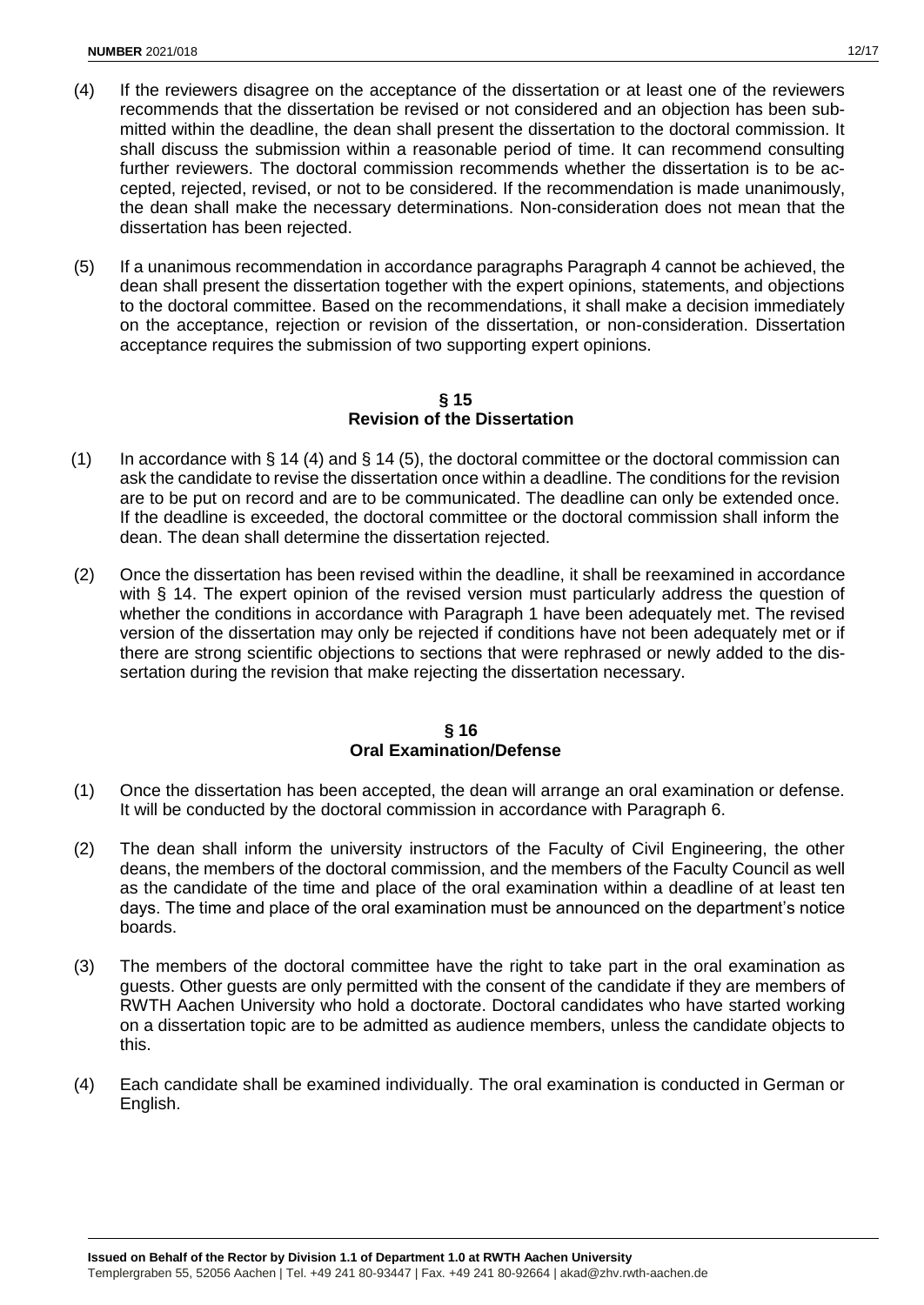- (5) For Dr.-Ing. and Dr. rer. Nat. doctorates, the oral examination is to be conducted by at least three members of the doctoral commission. This group must include the chair of the doctoral commission, the supervisor, and another reviewer.
- (6) The oral examination consists of two parts: a half-hour presentation by the candidate on their dissertation and an oral examination lasting at least one hour. The presentation part is public unless the candidate objects to this. The oral examination part is conducted in accordance with Paragraph 3.
- (7) The doctoral commission shall decide on the result immediately after the oral examination.
- (8) If the candidate fails the oral examination, it may only be repeated once and only at the same faculty. The candidate can enroll to repeat the examination no earlier than three months and no later than 18 months following the oral examination.
- (9) Oral examinations may be held using a videoconferencing system in rooms outside the University, provided that all participants and the doctoral committee agree and the following requirements are met:
	- 1. the doctoral candidate proves their identity before the start of the examination by showing an official photo ID;
	- 2. the doctoral candidate is captured on camera as fully as possible;
	- 3. the room in which the doctoral candidate is located must be shown to the examiners via webcam before the start of the examination.

The examiner may furthermore ask the doctoral candidate to show the room via webcam again during the course of the examination.

- (10) If there is a failure in the technology during the oral examination (e.g. a loss of connection or the image freezes), which significantly disturbs the examination, the examination must be terminated and rescheduled. If the problems with the audio and/or visual connection are minor and do not significantly disturb the examination, the examination can be continued. In the event of major problems with the audio and/or visual connection which significantly disturb the examination, the examination is to be terminated. The decision on whether a technical problem is to be considered a significant disturbance to the examination lies with the examiner(s).
- (11) If the doctoral candidate terminates an oral examination via videoconferencing system without being able to prove that a technical error occurred, the examination shall be graded as "failed."
- (12) Detailed records shall be kept in transcript about any oral examinations held using a videoconferencing system, in the same way they are for regular oral examinations. These records should also explain the technical framework conditions (in particular the type of software used, the quality of transmission, possible malfunctions, procedural instructions). No audio and/or video recordings of oral examinations will be taken.

#### **§ 17 Publication of the Dissertation**

(1) Once the candidate has passed the doctoral examination, they shall present the dissertation to the dean for the approval of the version intended for publication. The dean shall issue this approval in agreement with the reviewers once any additional requirements that may have been stipulated are met.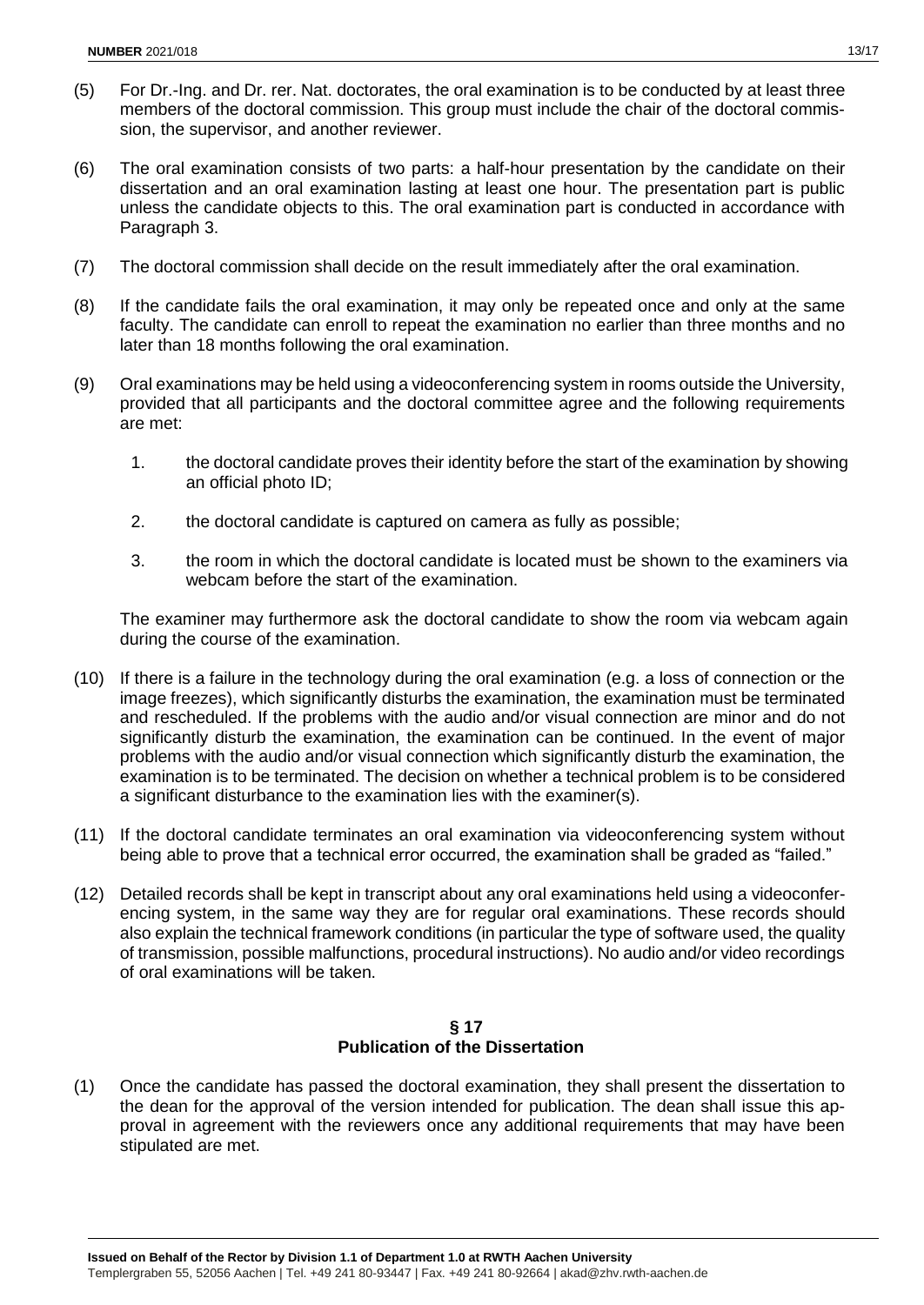- (2) The Faculty of Civil Engineering is entitled to request that the doctoral candidate
	- include a summary of their work of no more than one printed page and transfer the right to the University to publish this summary or offer it to a publisher or a database, and
	- write the title and summary in two languages (usually in German and English).
- (3) The doctoral candidate is required to make their dissertation available in an appropriate manner to the scientific community by way of copying and distribution. This happens either by
	- a) submitting 2 deposit copies to the Faculty's Office and 35 deposit copies to the University Library in the form of a book or photo print, or
	- b) publishing it in a scientific journal; in this case, it is necessary to submit a deposit copy to the Faculty's Office and 14 deposit copies to the University Library; it must also be stated, e.g. on the back of the title page, in which journal the dissertation is published (including the publisher and its location), all deposit copies must include the note "D 82 (Diss. RWTH Aachen University), [indicating the year of the oral examination], or
	- c) distribution in book stores by a commercial publisher with a minimum circulation of 150 copies; in this case, it is necessary to submit a deposit copy to the Faculty's Office and 14 deposit copies to the University Library; it must also be stated, e.g. on the back of the title page, which publisher published the dissertation (including the publisher and its location), all deposit copies must include the note "D 82 (Diss. RWTH Aachen University), [indicating the year of the oral examination], or
	- d) submitting an electronic copy to the University Library, the data format and transfer of which is to be agreed with the University Library, together with a deposit copy. An abstract in German and English is required for publication. The doctoral candidate shall transfer the right to publish the electronic version in data networks to the University Library, the DNB (German National Library) in Frankfurt/Leipzig and, if applicable, the German Research Foundation's Special Collection Library and confirms that the electronic version corresponds with the accepted dissertation. The University Library shall check the delivered version to ensure it is legible and meets the specified requirements. The submission of files that do not meet the specified file format and data carrier requirements shall not be considered a publication.

All deposit copies to be submitted must include a dedicated title page with the candidate's name; their CV or educational background may also be added. They must be printed on age-resistant, wood-free, and acid-free paper and permanently bound together. They must also be technically flawless. If it is determined that the copies do not meet these criteria, they shall be rejected. Rejected work shall be considered unpublished; the doctoral degree certificate shall therefore not be issued.

(4) The dissertation is to be published no later than one year after the oral examination. In justified exceptional cases, the dean may extend the deadline. If the candidate misses the deadline, all rights acquired with the examination shall expire.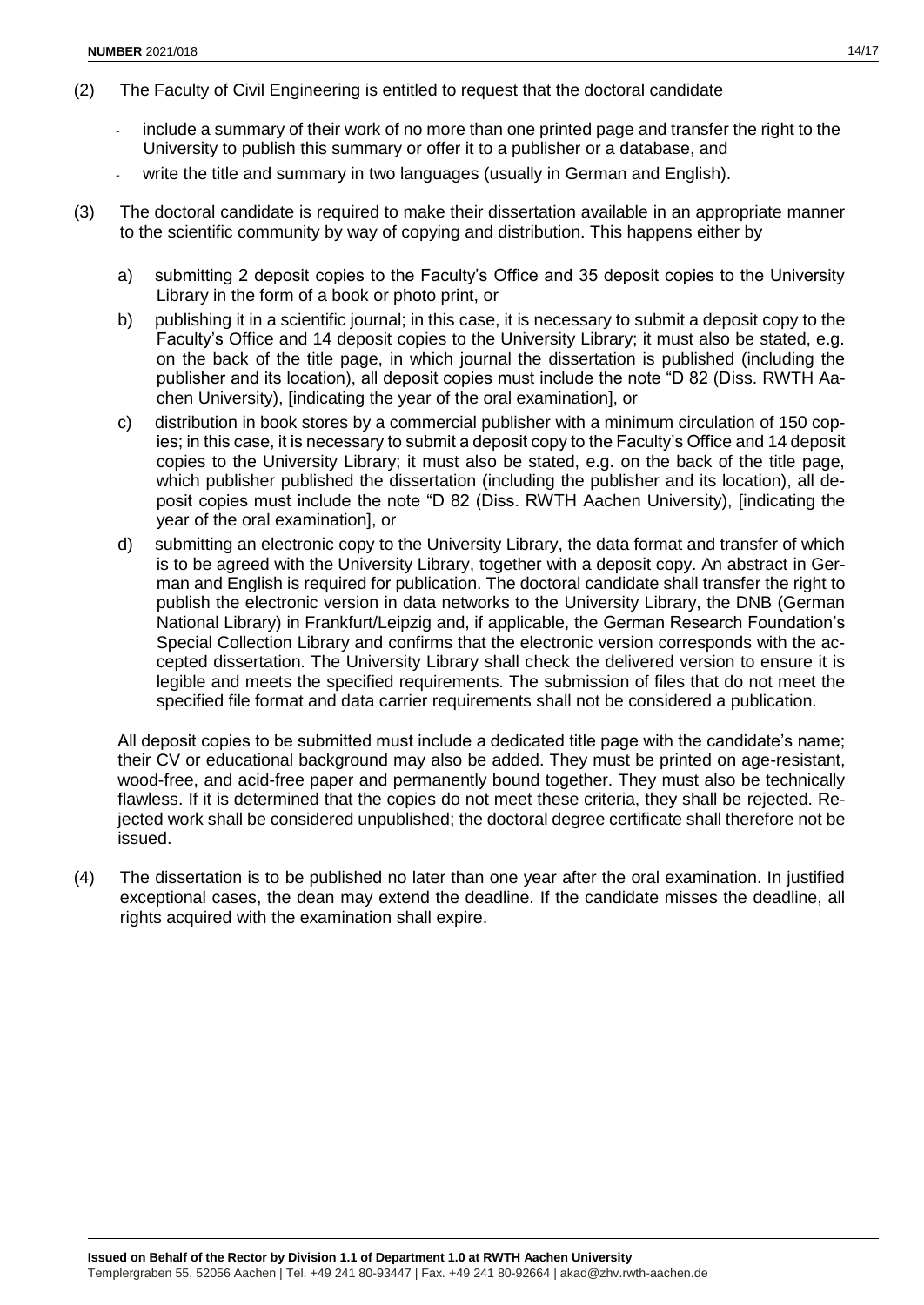## **§ 18 Joint Doctorate**

- (1) A doctoral examination process jointly supervised with an international university (partner university) requires entering into an individual cooperation contract for the performance and supervision of the doctoral project and evaluation and assessment of the doctoral degree requirements.
- (2) The individual cooperation contract may stipulate that the involved universities must be represented equally on the doctoral commission.
- (3) After the doctoral examination process has been successfully completed, the Faculty of Civil Engineering shall award an academic degree in accordance with § 1 (3) and the partner university an academic degree in accordance with its applicable regulations. These academic grades may not be used concurrently.

#### **§ 19 Doctoral Degree Certificate**

- (1) After the dissertation has been published, a doctoral certificate is issued and signed personally by the rector and the dean. The doctoral degree certificate bears the date of submission of the deposit copies to the University Library. The reviewers who recommend acceptance of the dissertation are to be named on the doctoral certificate. The doctoral examination process is completed once the doctoral certificate has been issued. After receiving the doctoral certificate, the candidate has the right to carry the doctor title.
- (2) If the candidate has participated in courses by the Center for Doctoral Studies (CDS), they shall also receive a doctoral supplement documenting these achievements.

## **§ 20 Honorary Doctorate and Renewal of the Doctoral Certificate**

- (1) Upon request by the Faculty of Civil Engineering, the Senate may award the academic degree and title of an honorary doctor of engineering (Dr.-Ing.) or science (Dr.rer.nat.) honoris causa (h.c.) to individuals who show extraordinary personal, scientific, technical, or artistic performances in a field in which the university specializes. They may not be members or associates of RWTH Aachen University.
- (2) The Faculty may only submit honorary doctorate applications for the doctoral degrees that it is entitled to award. In preparation for this application, the Faculty should obtain at least two external expert opinions. The Faculty Council shall decide on the application to the senate. The application requires the support of two thirds of the members of the Faculty Council.
- (3) The rector awards the honorary doctorate by presenting a doctoral certificate which commends the merits of the individual.
- (4) Doctoral graduates of RWTH who are distinguished for their scientific or practical professional work may be honored with the renewal of the doctoral certificate after 25 or 50 years or on extraordinary occasions. The Faculty shall decide on awarding honorary doctorates, the subject of which is related to civil engineering.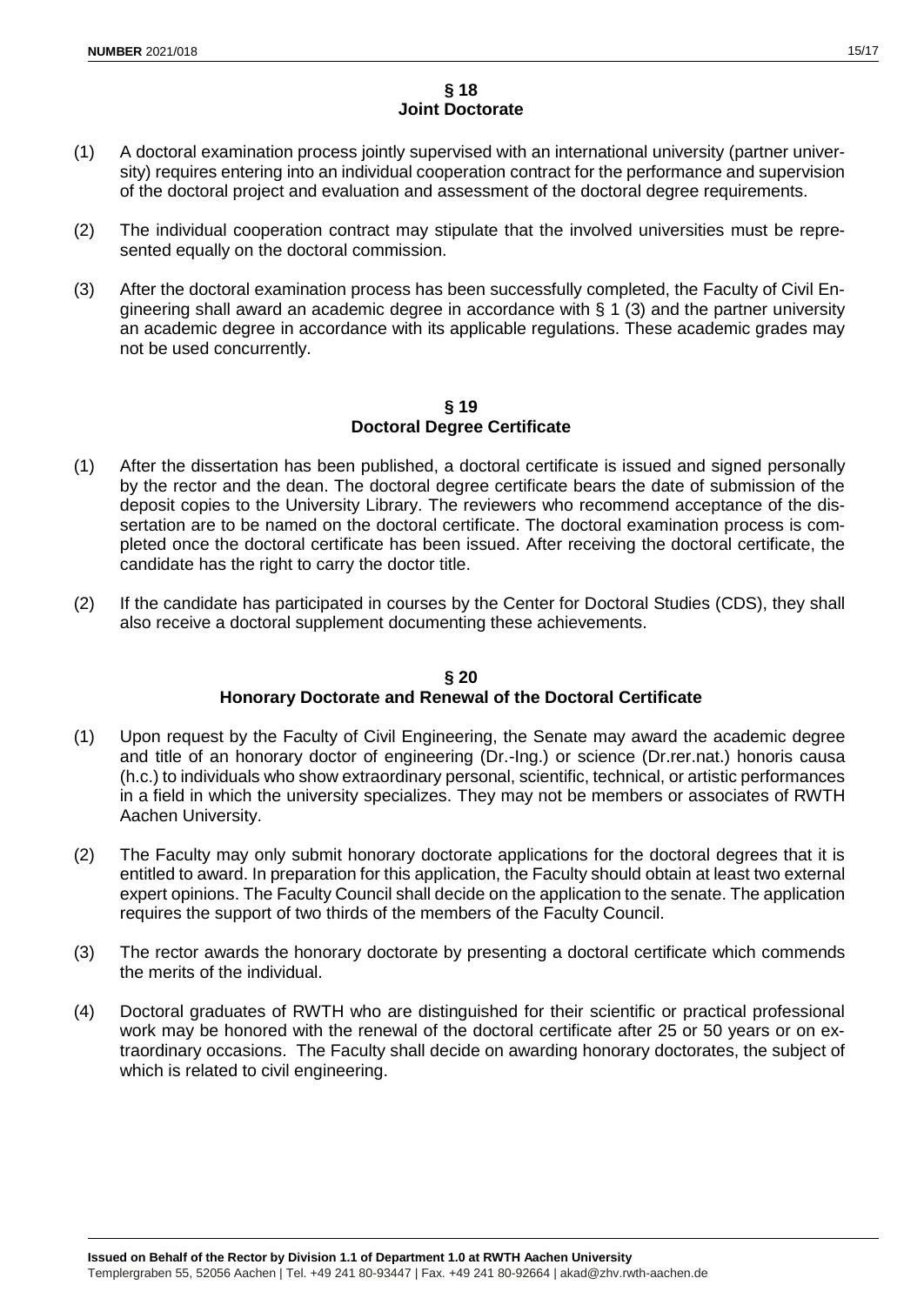- (1) The doctoral degree may be revoked
	- a) if it transpires that it was achieved on the basis of false statements regarding significant requirements for admission to doctoral studies,
	- b) if it transpires that it was achieved using deception regarding the doctoral degree requirements,
	- c) if academic misconduct has been determined in relation to the dissertation, or
	- d) if the doctoral graduate has been sentenced to at least one year in prison after being found guilty of a deliberate crime.
- (2) If circumstances come to light that would justify the revocation of the doctoral degree in accordance with Paragraph 1, the doctoral graduate shall be consulted with regarding the accusations before the doctoral committee makes a decision. If an oral hearing is held, a record of the hearing is to be taken.
- (3) The doctoral committee shall communicate decisions detrimental to the doctoral candidate as well as the reasons for these decisions in writing and with information on legal remedies.
- (4) RWTH Aachen University shall inform all other German universities of the invalidity of the doctoral work or the revocation of the doctoral degree.
- (5) The provisions of Paragraphs 2 through 4 shall apply accordingly to the revocation of the degree and the title of an honorary doctor.
- (6) Following a decision in accordance with Paragraph 1, the doctoral degree certificate shall be revoked or invalidated in another way.

#### **§ 22 Viewing of Examination Records**

After completing the doctoral examination process, the candidate may submit a request to view their examination records. The application shall be submitted within a month of the announcement of the examination results. The chairperson of the doctoral committee shall determine the place and time to view the records.

## **§ 23 Entry Into Force and Transitional Provisions**

- (1) These regulations shall be published in the official announcements of RWTH Aachen University and enter into force on the day after publication.
- (2) Doctoral candidates who have submitted their application for admission to the doctoral examination process in accordance with § 12 before the start of the 2021/2022 winter semester are exempt from the obligation to provide evidence in accordance with § 12 (3) No.10.